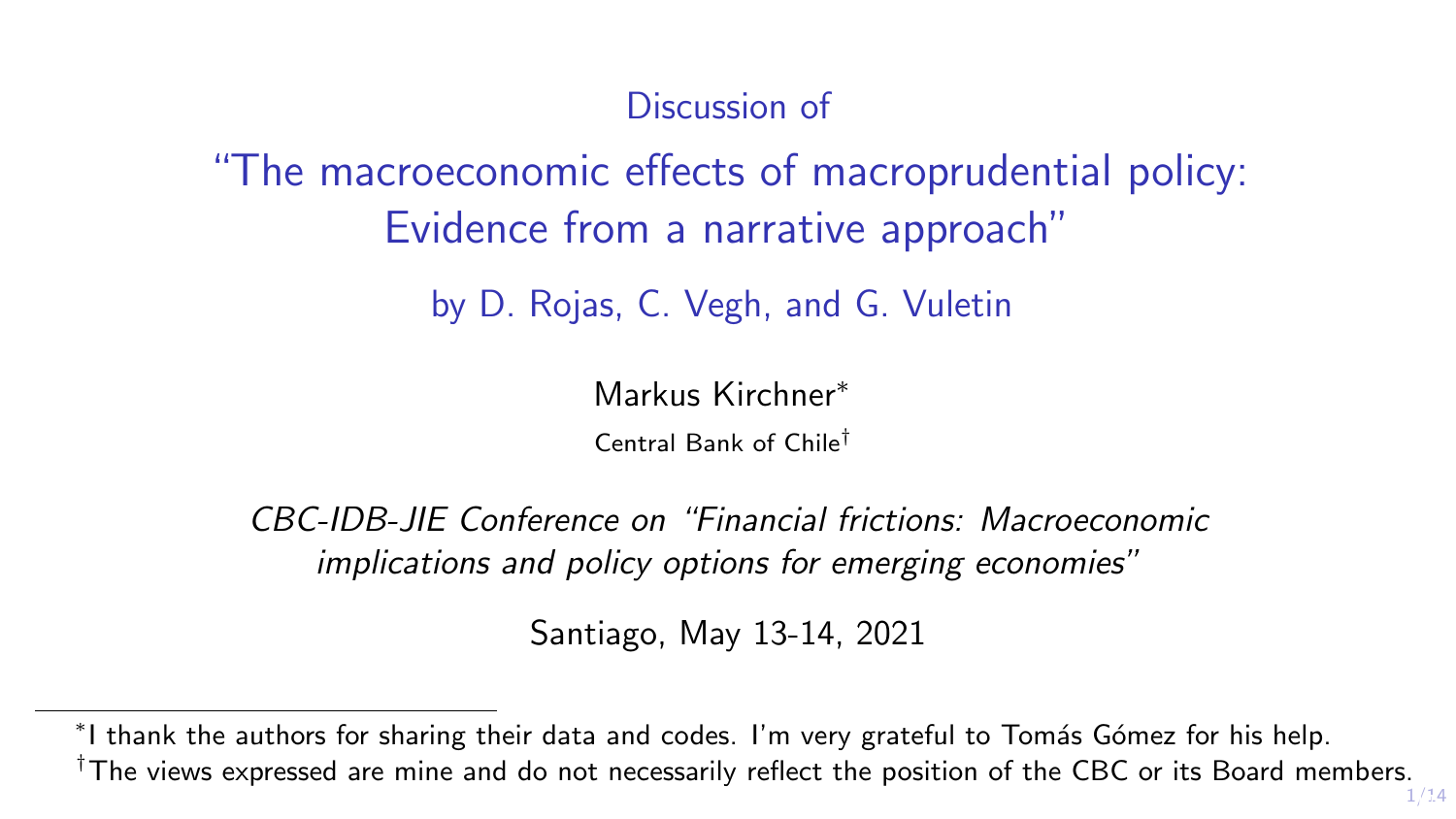# Summary of the paper

- $\triangleright$  Paper estimates effects of shocks to legal reserve requirements (RRs) on output and market interest rates in ARG, BRA & URU, using local projections.
- **IF RR** shocks identified through narrative approach in the spirit of Romer  $\&$  Romer (2010), classifying each RR change as endogenous or exogenous to the business cycle.
- $\triangleright$  Effects are compared with central bank interest rate (IR) shocks, identified following Romer & Romer (2004), as well as with time-identifying (SVAR) strategy.
- $\blacktriangleright$  Main findings:
	- Inder narrative approach, output falls in response to exogenous increases in RRs and IRs.
	- $\triangleright$  But under time-identifying strategy, output doesn't seem to be affected by RR shocks (even increases for some specification), and falls more in response to IR shocks.
	- $\triangleright$  Misidentification bias is due to countercyclical (procyclical) nature of endogenous RR (IR) changes; may explain some counterintuitive results in the existing literature.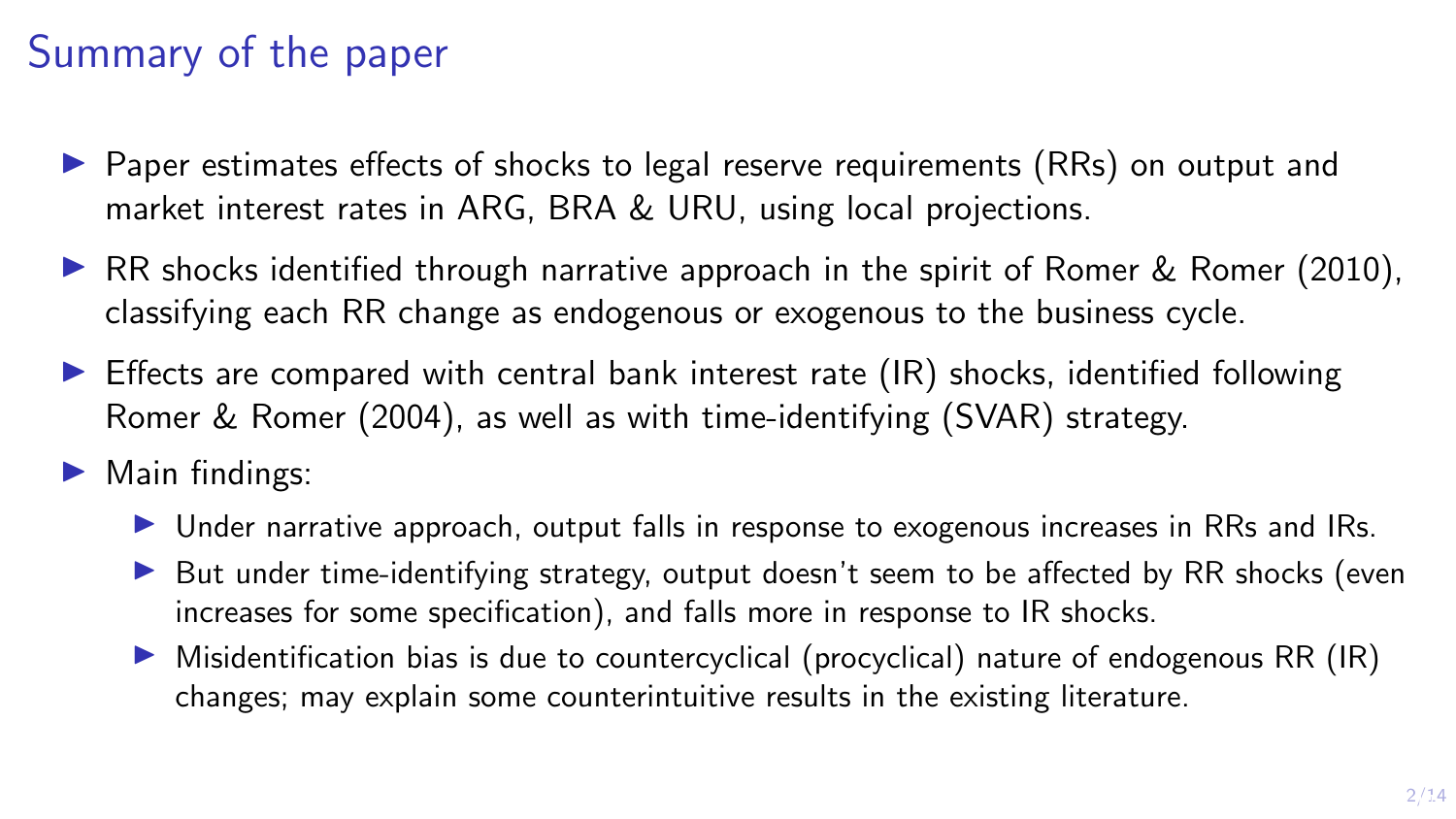- Interesting, well-written empirical paper that contributes to the understanding of the macroeconomic effects of RR (and IR) policies in emerging economies.
- $\triangleright$  Other relevant contributions:
	- $\triangleright$  Novel metric of effective legal RRs, accounting for structure of deposits, in addition to maturity and currency of denomination (Federico, Vegh & Vuletin, 2014).
	- ▶ Construction of narrative for RR (and IR) changes for ARG, BRA & URU since early 1990s.
- $\triangleright$  My comments and suggestions focus on the robustness of the narrative strategy and the comparison with the SVAR strategy; others on the analysis in general.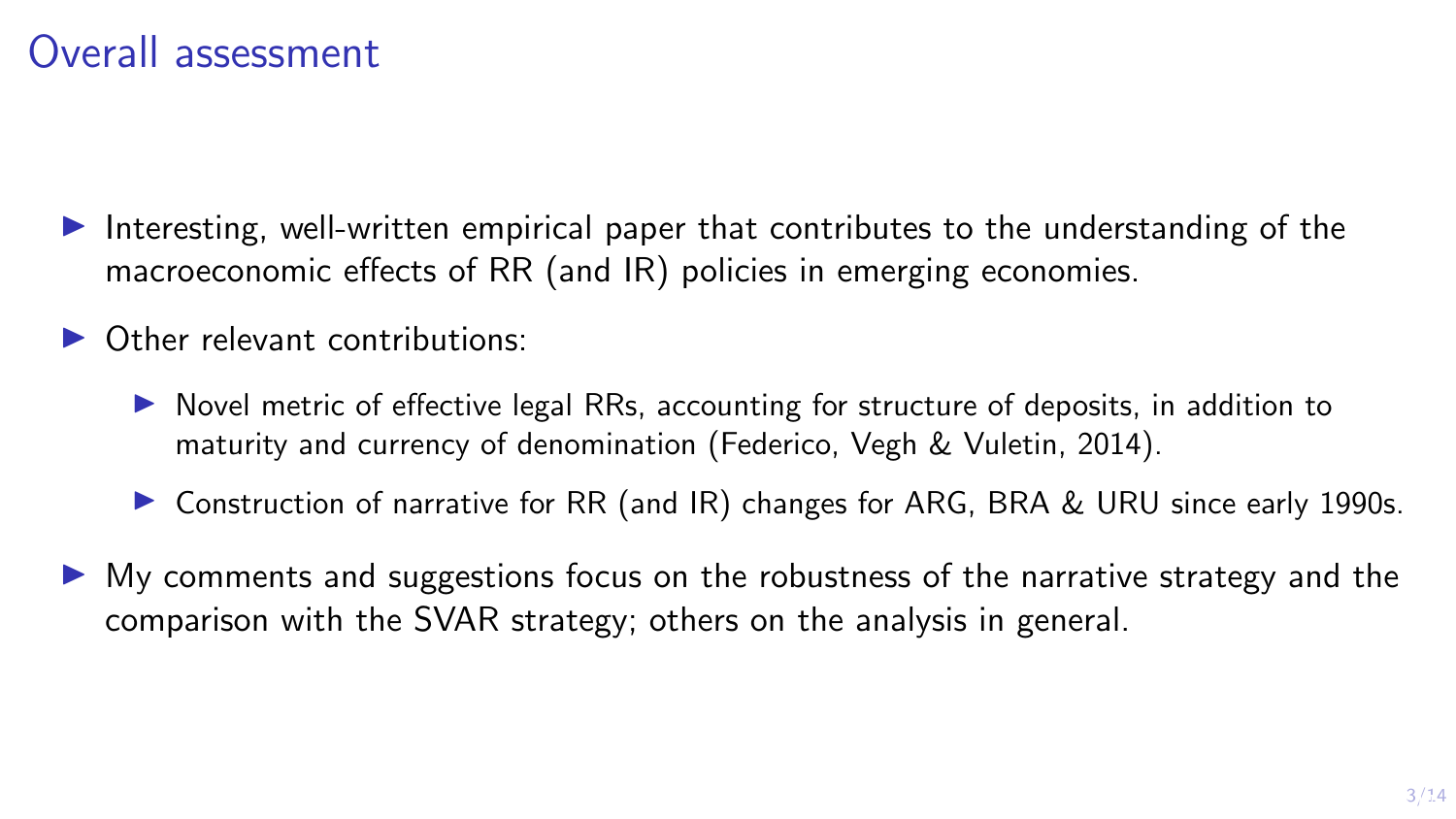- $\triangleright$  Leeper (1997) argued that SVAR *and* narrative approaches may not achieve proper identification of exogenous, unanticipated policy shocks:
	- ▶ Showed that dummy variable capturing narrative MP shocks (Romer & Romer, 1989, 1994) is predictable from past macroeconomic variables.
	- I May reflect endogenous response of policy to other shocks, or anticipated policy changes.
- $\blacktriangleright$  Predictability also present in this paper:
	- ▶ We ran probit models for each country with dummies capturing narrative exogenous RR shocks as dependent variables and 4 lags of other variables as predictors.
	- $\blacktriangleright$  Many dummies are predictable from past output, inflation, RR and IR.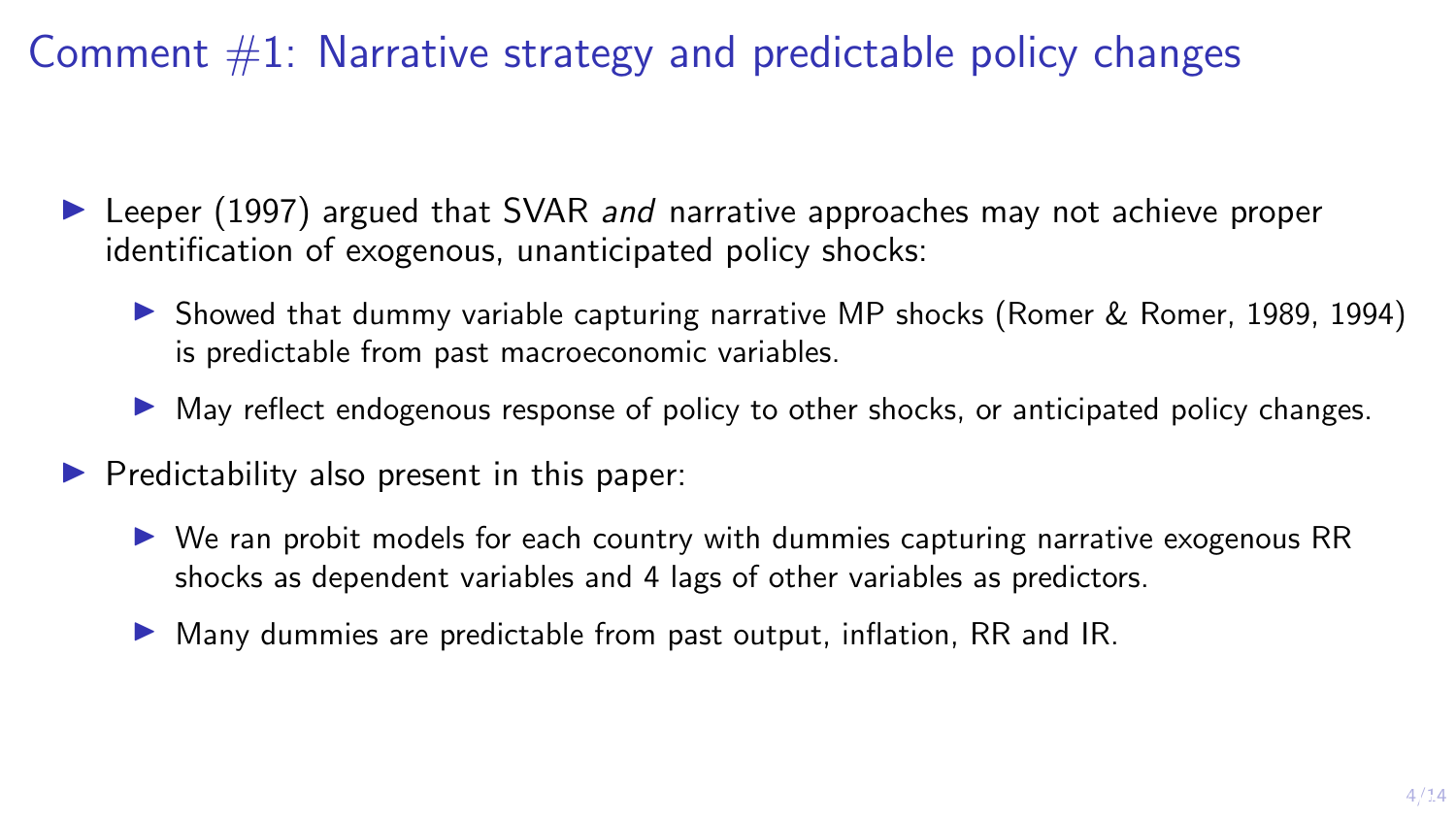

Exogenous Dummy Probit: GDP & Inflation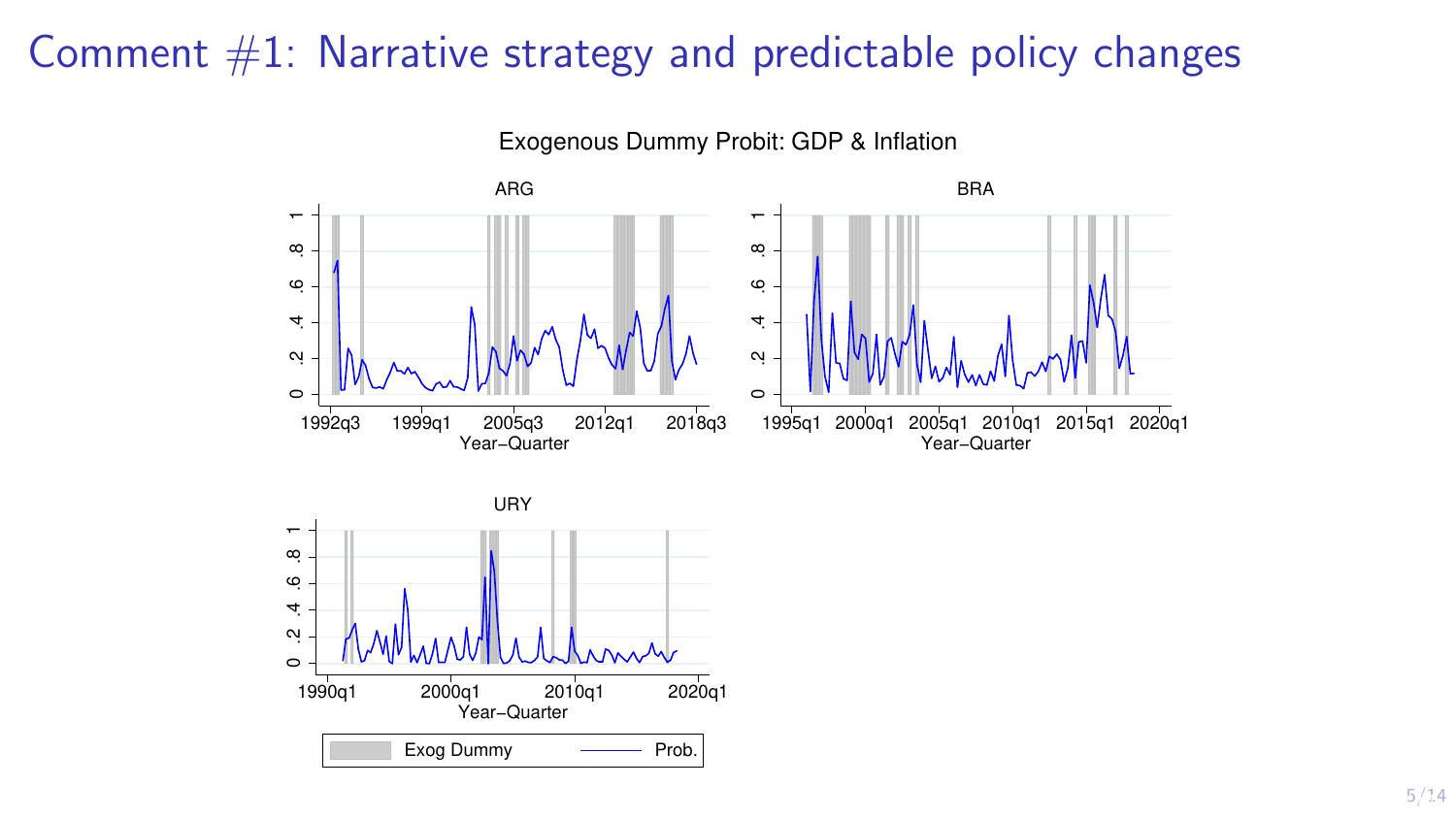

Exogenous Dummy Probit: GDP, Inflation & ECRR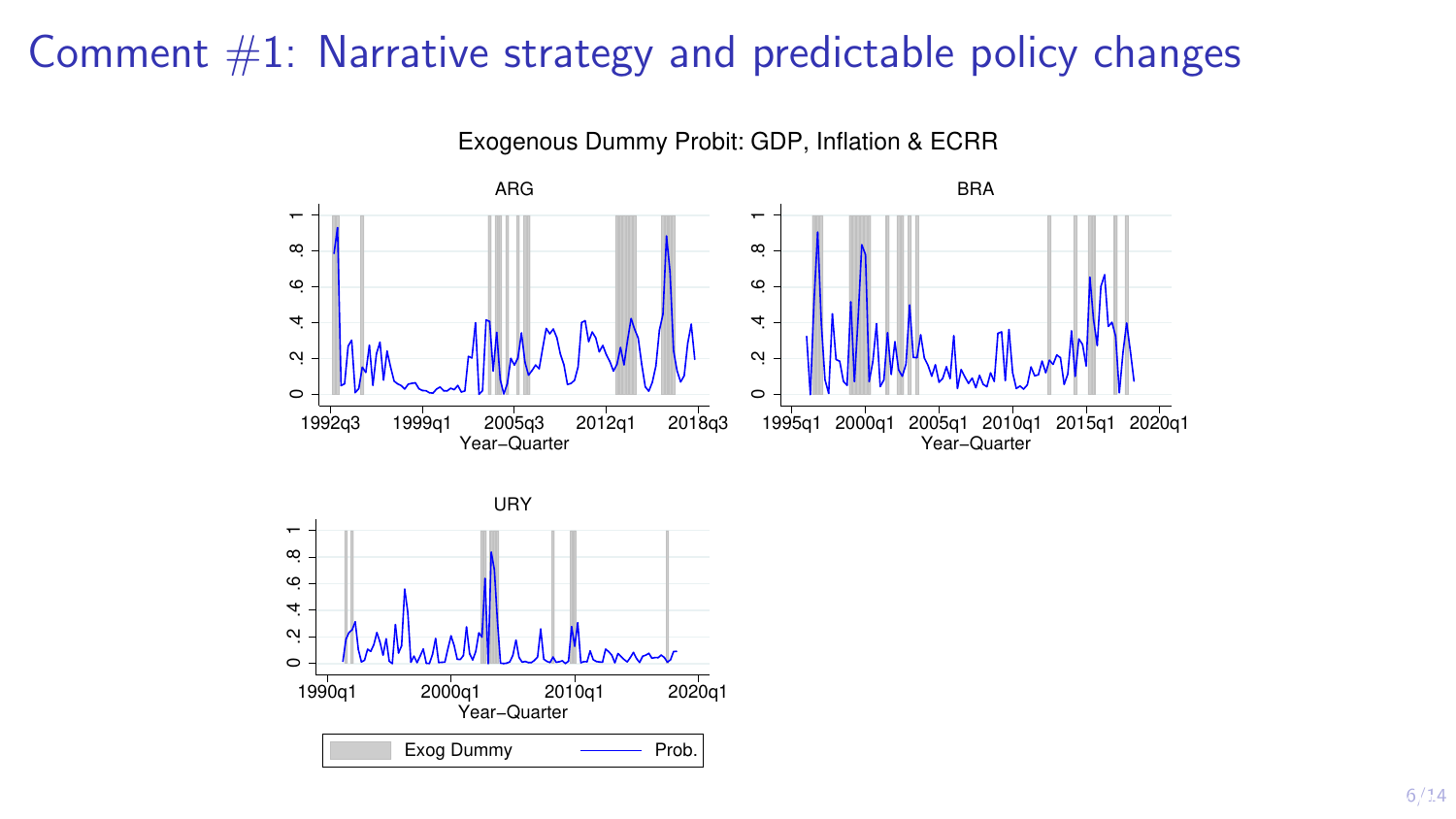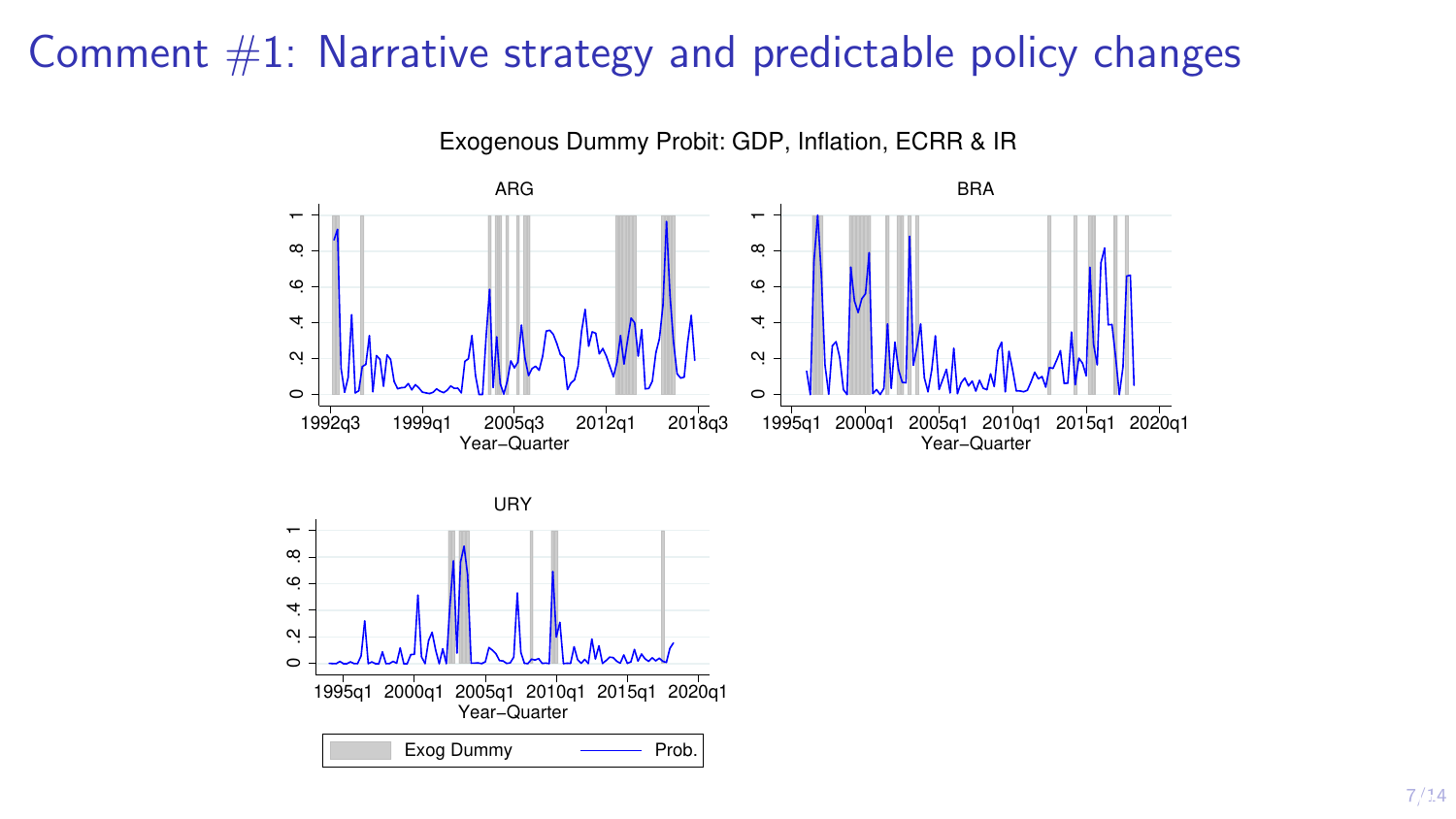|  |  |  | $\#$ of exogenous RR changes with Prob $>0.5$ |  |  |  |  |  |  |
|--|--|--|-----------------------------------------------|--|--|--|--|--|--|
|--|--|--|-----------------------------------------------|--|--|--|--|--|--|

|            | GDP &<br>Inflation | GDP, Infl.<br>& ECRR | GDP, Infl.,<br><b>ECRR &amp; IR</b> |
|------------|--------------------|----------------------|-------------------------------------|
| ARG*       | 3/25               | 4/25                 | 5/25                                |
| <b>BRA</b> | 5/20               | 6/20                 | 11/20                               |
| URY**      | 3/13               | 3/13                 | 5/11                                |
| Total      | 11/58              | 13/58                | 21/56                               |
|            | (19%)              | (22%)                | (38%)                               |

Notes: (\*) 4 episodes lost in Probit due to lags. (\*\*) 2 episodes lost when adding IR (1994-).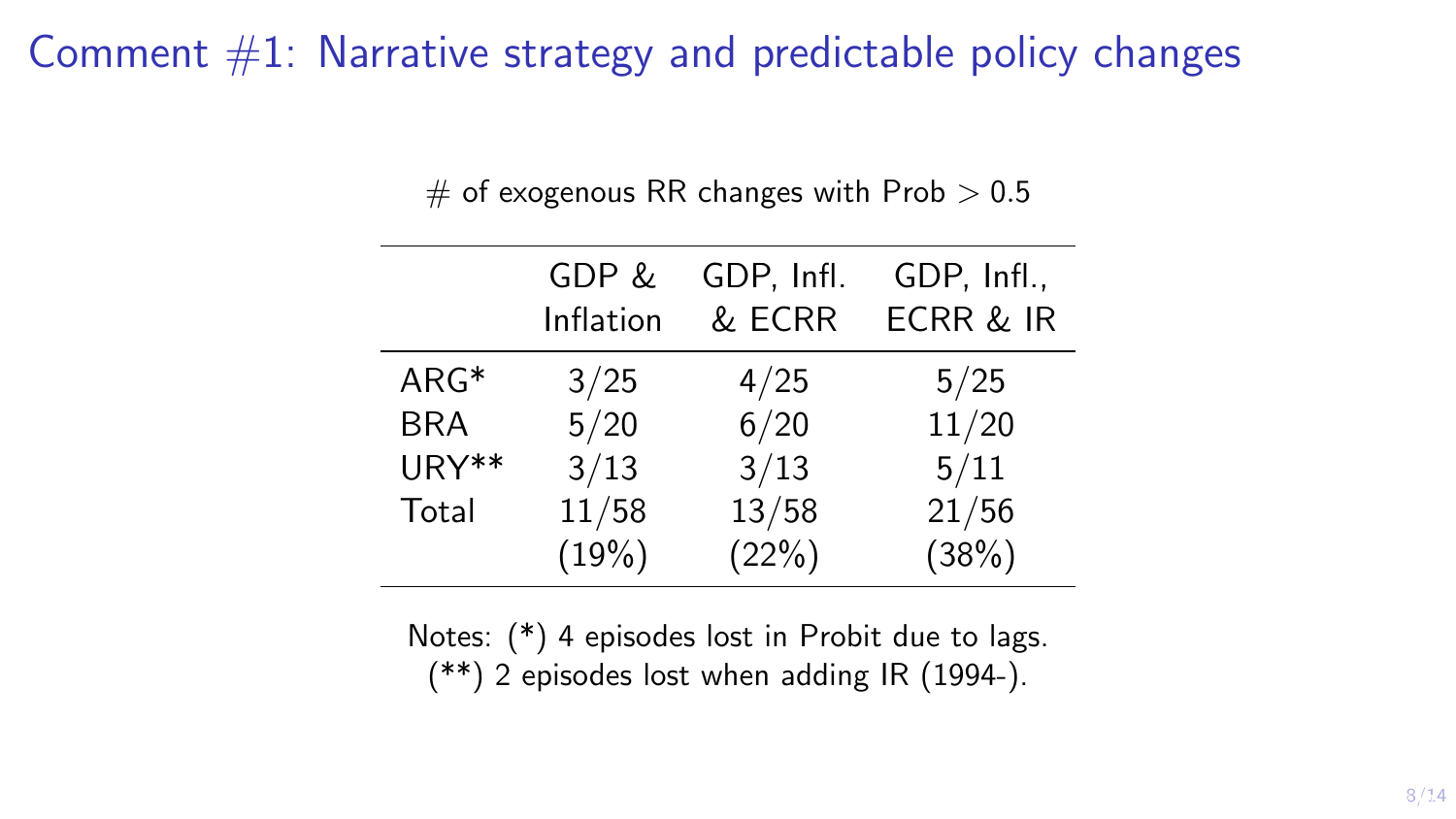- $\triangleright$  Suppose that the authors correctly identified exogenous shocks through their narrative account. Then, it seems likely that these shocks were anticipated in advance.
- $\triangleright$  Anticipation can generate serious biases when estimating effects of policy shocks (Leeper, Richter & Walker, 2012; Leeper, Walker & Yang, 2013).
	- **I** Misaligns agents' and econometrician's information sets  $\rightarrow$  econometric analyses that fail to align information sets produce distorted inferences (confound shocks).
- $\triangleright$  Whichever its source, predictability is problematic. Suggestions:
	- 1. Use only unpredictable policy changes identified by binary response or similar models.
	- 2. Identify unanticipated (and anticipated) exogenous policy shocks through a narrative account (as in Mertens & Ravn, 2010, 2012, for fiscal policy).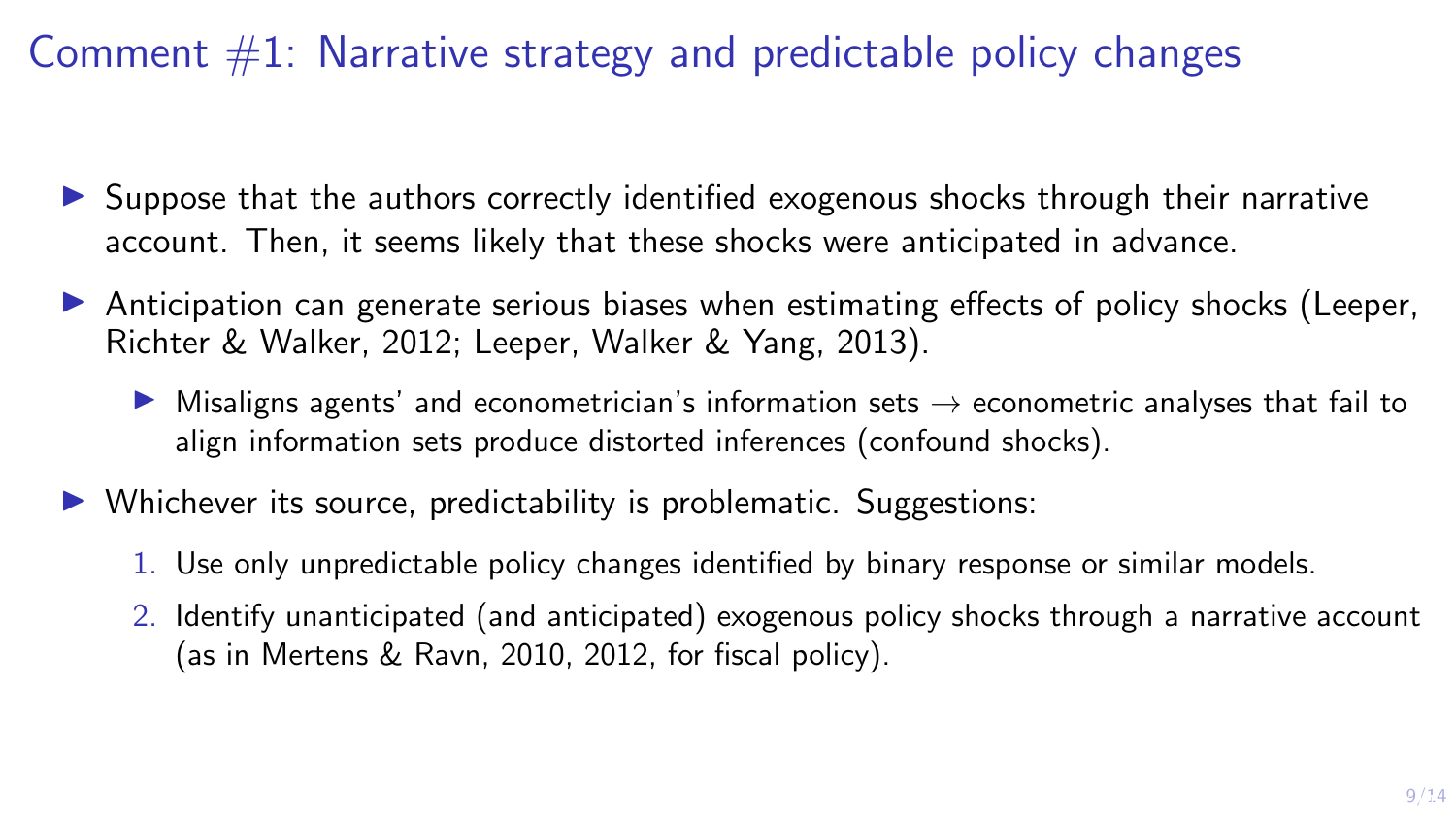# Comment  $#2$ : Comparison with time-identifying (SVAR) strategy

- $\triangleright$  To compare narrative approach with time-identifying strategy, the authors estimate a panel SVAR assuming that RR and IR shocks don't affect GDP growth within a quarter.
	- $\triangleright$  RR (IR) increase found to have positive (large negative) effect on output (Figure 6).
- $\triangleright$  The authors then allow for a contemporaneous effect of RR/IR changes on output, estimating local projections using all RR/IR changes.
	- **IF ARE (IR) increase found to have no (large negative) effect on output (Figure 7).**
- $\triangleright$  While the SVAR model identifies exog. shocks through a recursive scheme, the LP model doesn't distinguish between exog. shocks and endog. responses (no identification).
- ▶ Why use SVAR in one case and LP in the other? Does an SVAR where RR/IR shocks can affect output contemporaneously produce similar results as LP with narrative shocks?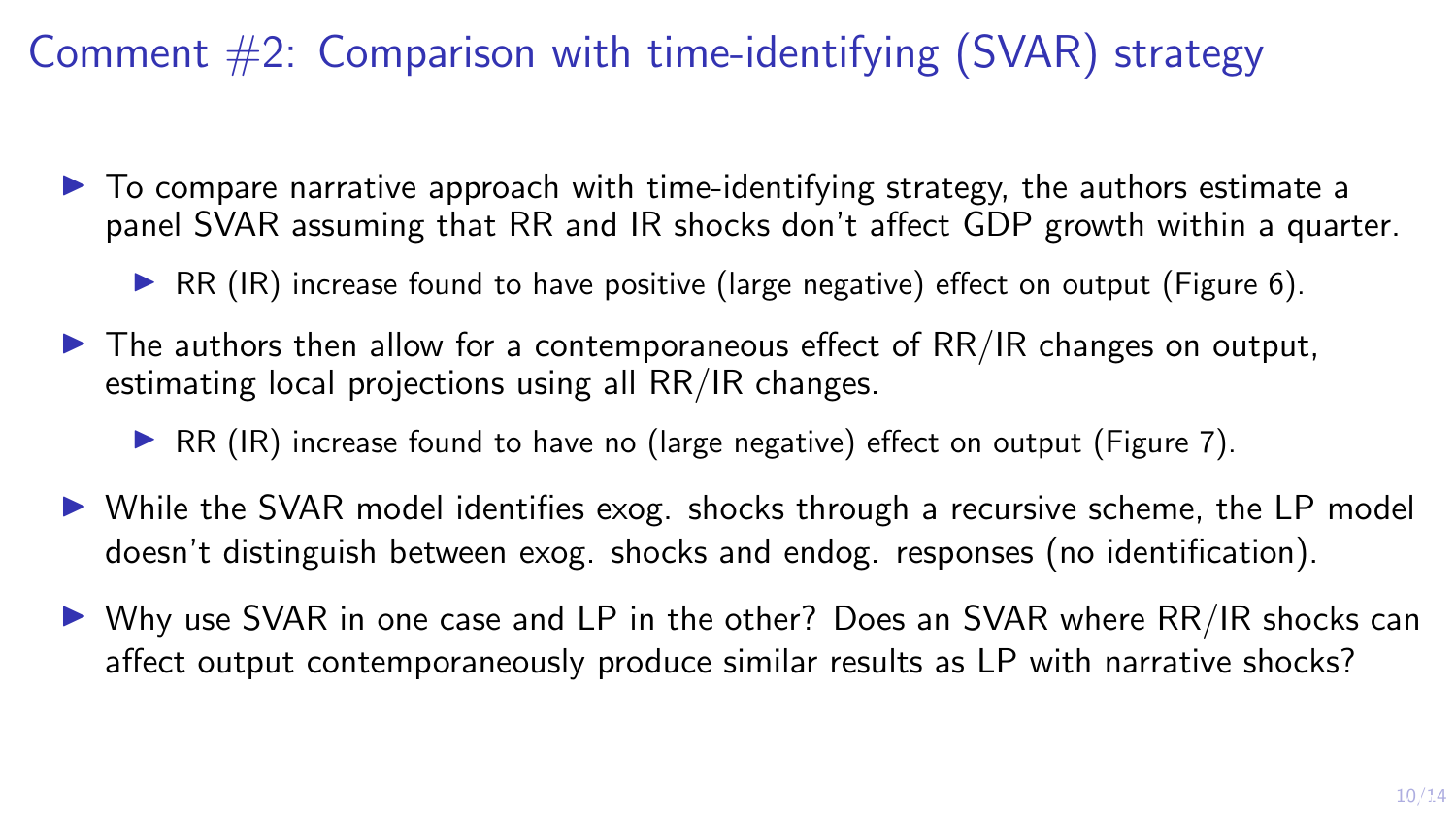Comment #3: Subjectiveness of the narrative and number of episodes

- $\triangleright$  A narrative approach is inherently subjective: different persons are likely to make different classifications of shocks.
- $\blacktriangleright$  The authors provide their complete narrative in an appendix; nonetheless, they might check the robustness of the results to different narratives.
- **IF** A simple test: change single episodes from endogenous to exogenous and vice versa.
	- $\triangleright$  Changing episodes for ARG and URU significantly affects the results.
	- $\triangleright$  May be product of relatively few episodes (93 in total, 62 classified as exogenous).
- In Suggestion: add more countries, e.g., Colombia, Peru.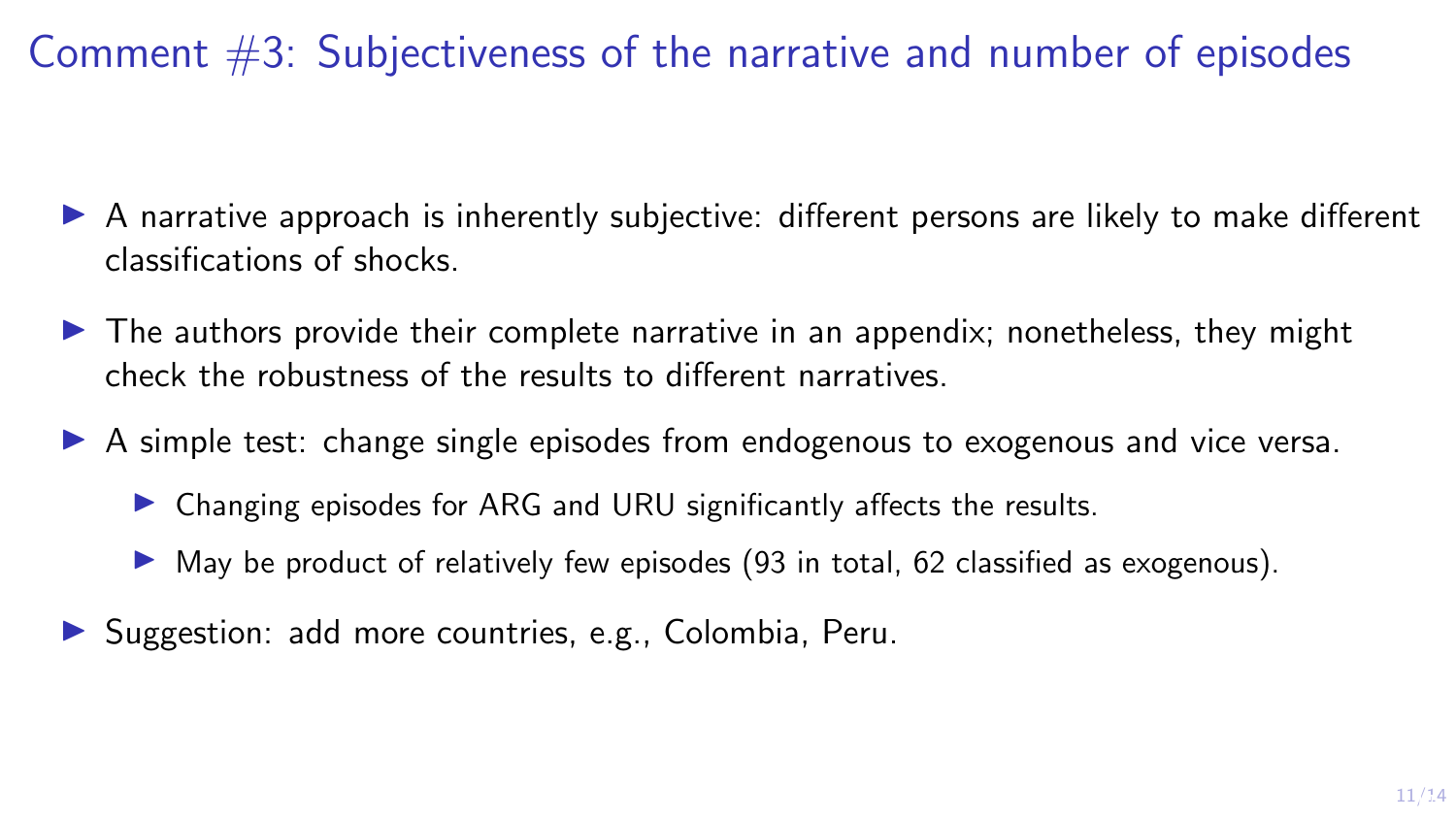#### Comment #3: Subjectiveness of the narrative and number of episodes



Response of GDP to ECRR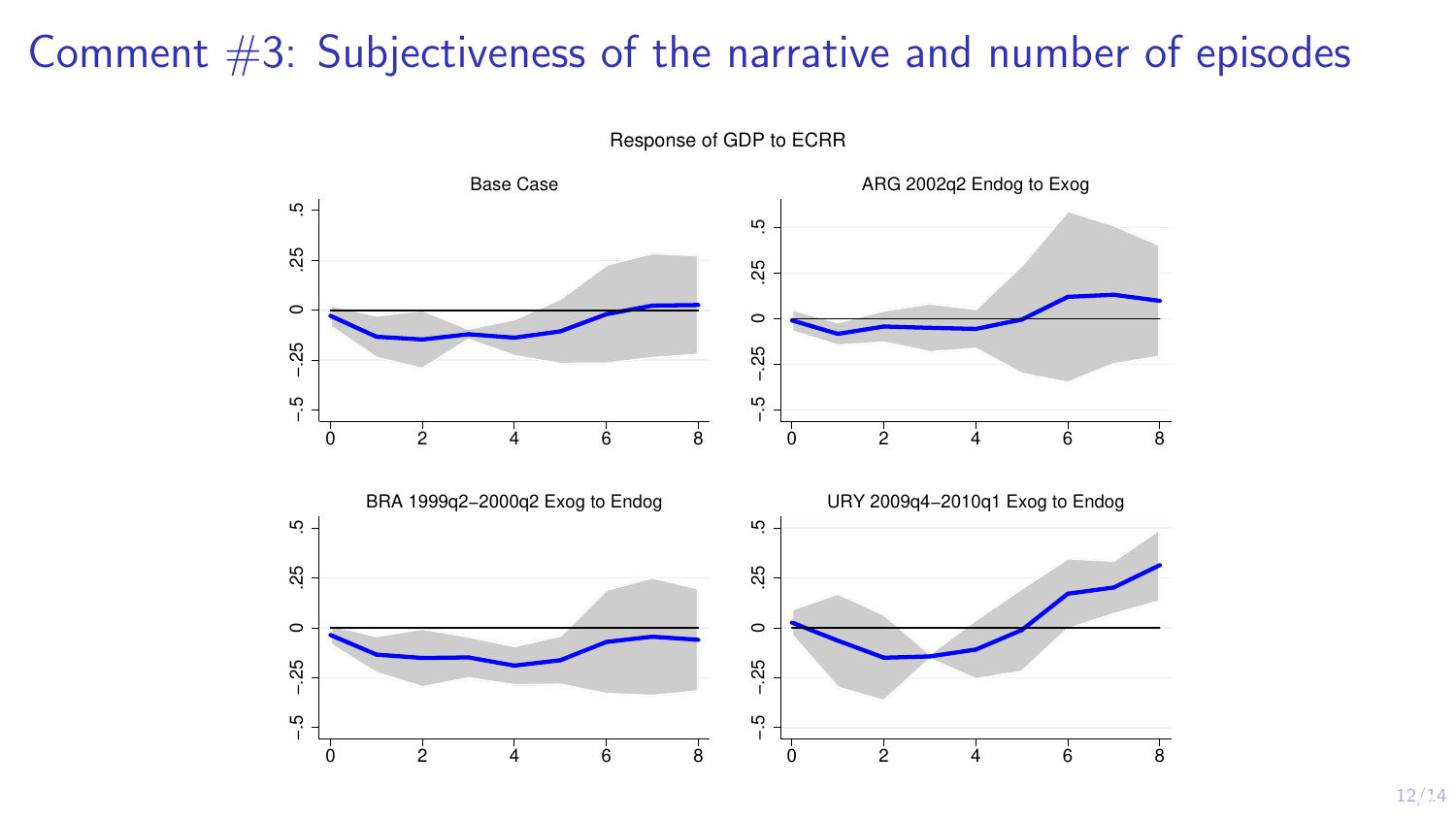## Other comments

- 1. No clear separation between monetary and macroprudential policy objectives for RR:
	- $\triangleright$  RR policy often acts as substitute for IR policy in developing/emerging countries (p. 3), so it doesn't necessarily have macroprudential objectives as the paper suggests.
	- $\triangleright$  Even if monetary policy concerns were absent. RRs are just one type of macroprudential instrument  $\rightarrow$  acknowledge that paper is about RR policy, not macroprudential policy.
- 2. Relatedly, are RR and IR shocks separately identified?
	- $\triangleright$  Stock and Watson (2012): government spending and tax shocks are negatively correlated.
	- Here, correlation coefficient of exogenous ER and IR shocks of only  $0.0645$  (OK).
- 3. Motivate LP regression specification better (terms), and do some robustness.
- 4. Explain characteristics of confidence intervals under LPs in a footnote.
- 5. Results changed from the previous version (Feb 23, 2020) to current one (Jul 31, 2020), and are the same as in an earlier version (Nov 15, 2019). What explains these changes?
- 6. Typos: monetary police (p. 12), guarantying (p. 14).